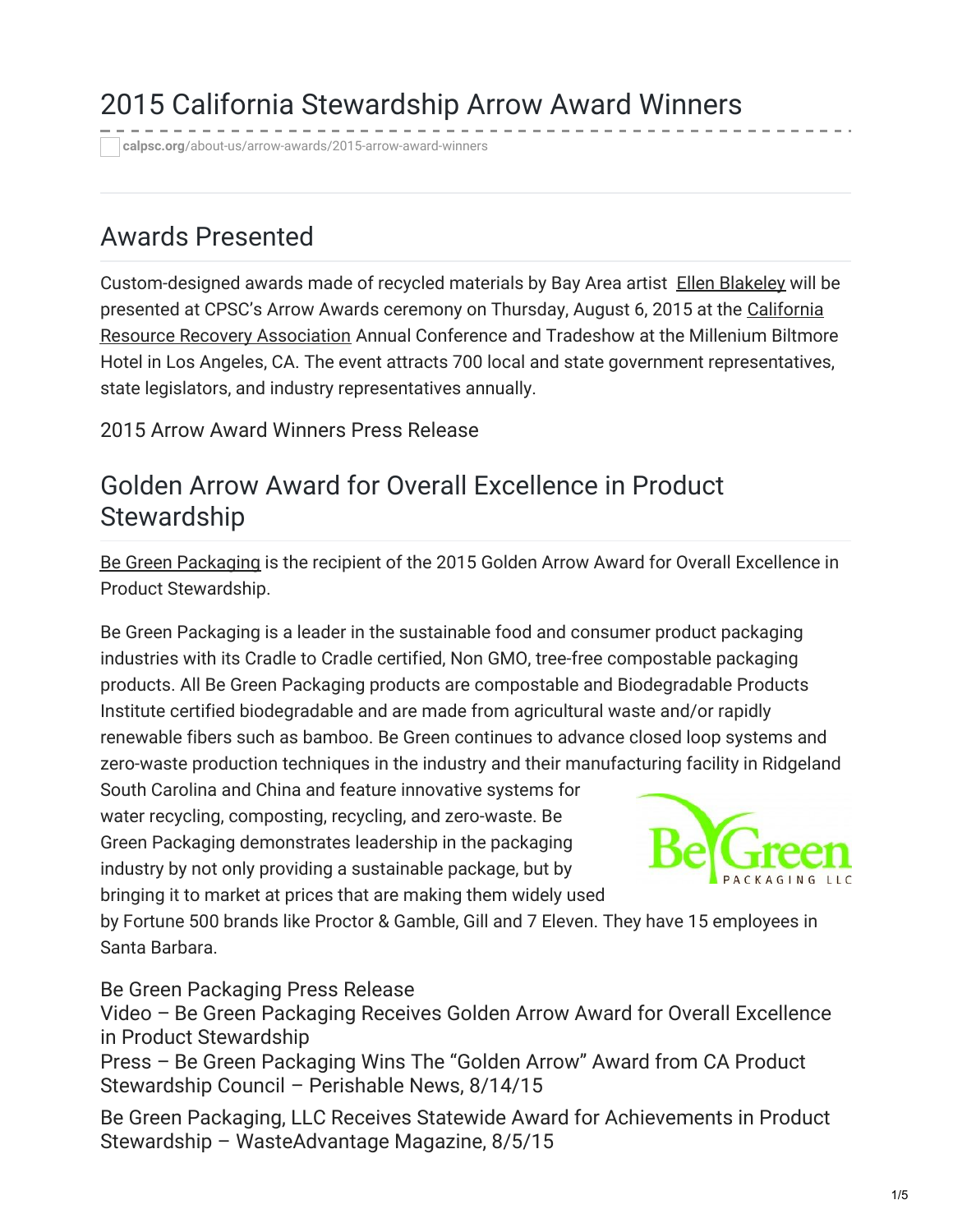

*Pictured (L to R) – Ron Blitzer, Be Green Packaging; Lynn France, CPSC*

## **Green Arrow Award for System Design and Innovation**

IPSEN [Biopharmaceuticals,](http://ipsenus.com/) Inc. is the recipient of the 2015 Green Arrow Award for System & Design Innovations.

IPSEN Biopharmaceuticals, Inc. manufactures medication Somatuline® Depot is an example of ISPEN's commitment to producing safer and more sustainable compounds with innovative design features to improve sustainability. The new design has a needle that automatically retracts after the medication is administered to reduce needle stick injuries, utilization of a prefilled, premixed syringe that eliminates vials and packaging waste generated by 40% per dose or 3 tons per year, was reformulated to eliminate the use of solvents saving 45 tons of

Heptane and 67 ton total solvents per year, and other elements that reduce medical waste generated in the production and administering of the medication. These changes result in total avoided emissions of 67 tons of eCO2 per year equivalent to 30 round trips from



Sacramento to Paris by plane! They have 18 employees in California.

IPSEN [Biopharmaceuticals](https://calpsc.org/mobius/cpsc-content/uploads/2015/08/Press-Release-Ipsen-FINAL.pdf) Press Release Press – Latest Central Jersey [pharmaceutical,](https://calpsc.org/mobius/cpsc-content/uploads/2015/08/Press-My-Central-Jersey-Latest-Central-Jersey-pharmaceutical-biotech-news.pdf) biotech news, Bob Makin, MyCentralJersey.com, 8/14/15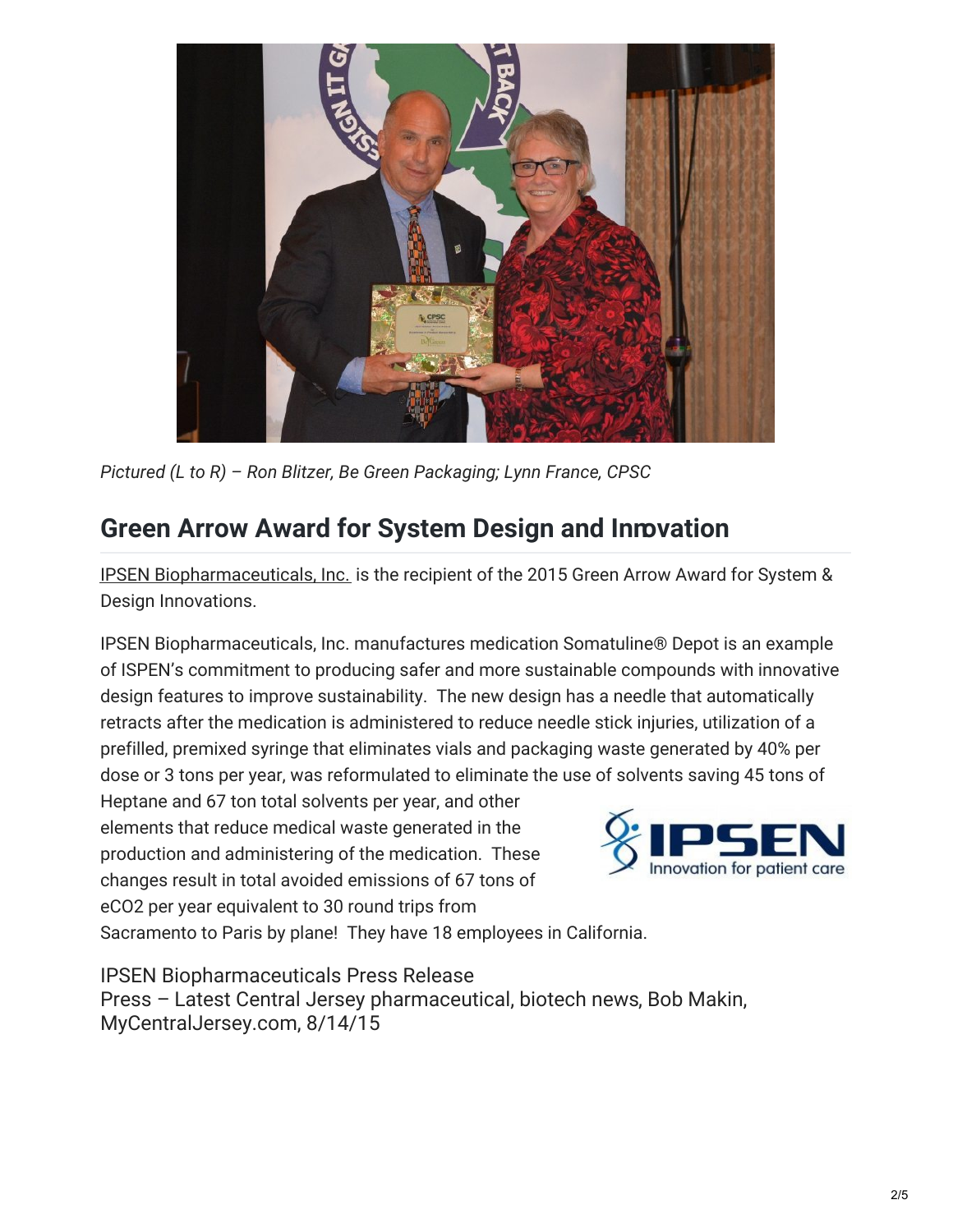

*Pictured (L to R) – Kreigh Hampel, CPSC; Cynthia Schwalm, IPSEN Biopharmaceuticals, Inc.*

#### **Bow & Arrow Award for Coalition Building**

Kamps [Propane](http://www.kampspropane.com/) is the recipient of the 2015 Bow & Arrow Award for Coalition Building.

Kamps Propane, based in Manteca, CA, has been providing propane delivery and related services since 1969. Kamps' dedication to coalition building and sustainability is exemplified in their recent rollout of the "Little Kamper" refillable one pound gas cylinder. The Little [Kamper](http://littlekamper.com/) replaces the disposable gas cylinders and can be refilled hundreds of times for up to 12 years to use in products such as camp stoves, lawn care equipment, industrial torches, outdoors heaters, and more. Through partnerships with a diverse group of organizations including cylinder manufacturer Flame King, local governments, CPSC, and Yosemite and Kings Canyon National Parks, Kamps has made the refillables available to the public throughout much of

California and is encouraging more retailers to carry them to expand coverage. The Little Kamper is currently available for purchase and/or exchange at all twelve of Kamps' California retail stores and in the next twelve months will become available at Kamps' Pick Up Propane BBQ tank exchange retail



partners, representing over 1,000 stores in California where the cylinders will be available for sale and exchange.

Kamps [Propane](https://calpsc.org/mobius/cpsc-content/uploads/2015/08/Press-Release-Kamps-Propane-FINAL.pdf) Press Release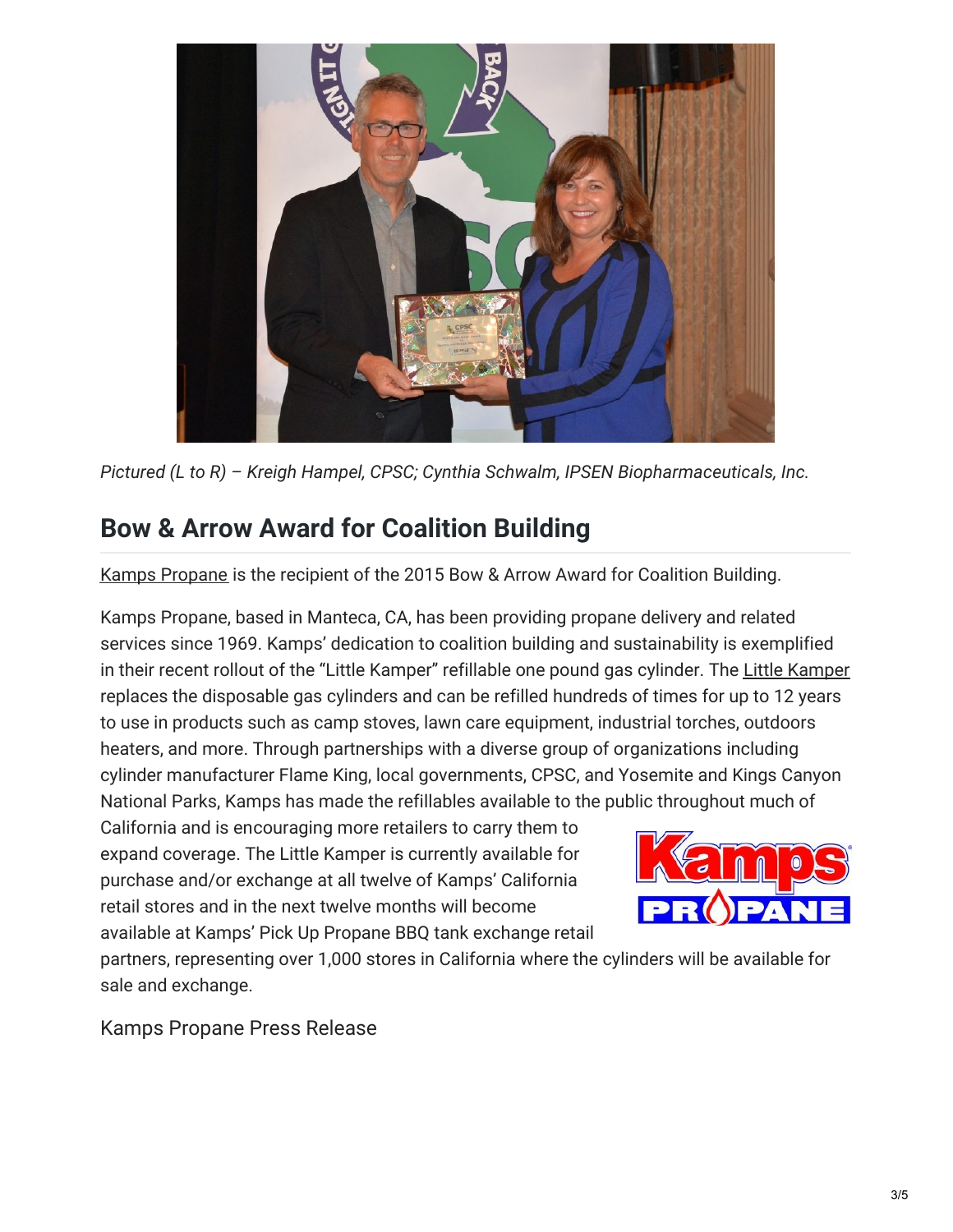

*Pictured (L to R) – Josh Simpson, Kamps Propane; Lynn France, CPSC*

## **Infinity Arrow Award for Service and Take-Back**

Cole [Hardware](http://www.colehardware.com/) is the recipient of the 2015 Infinity Arrow Award for Service and Take-Back.

Cole Hardware is a leader in voluntary product stewardship and retail take-back as demonstrated by their robust and comprehensive take-back services offered at all four of their locations in San Francisco. Cole Hardware has offered take-back services for almost 20 years

and were one of two original retailers that partnered with San Francisco's Retail HHW Collection program when it began in October 1997. Cole Hardware offers take-back for all HHW waste types in San Francisco's Retail HHW Collection program and five additional non-hazardous products: Brita brand water filter products, electronic waste, scrap metal and old keys, expired printer cartridges, soft plastics, empty one pound propane cylinders, and holiday lighting.



Cole [Hardware](https://calpsc.org/mobius/cpsc-content/uploads/2015/08/Press-Release-Cole-Hardware-FINAL.pdf) Press Release